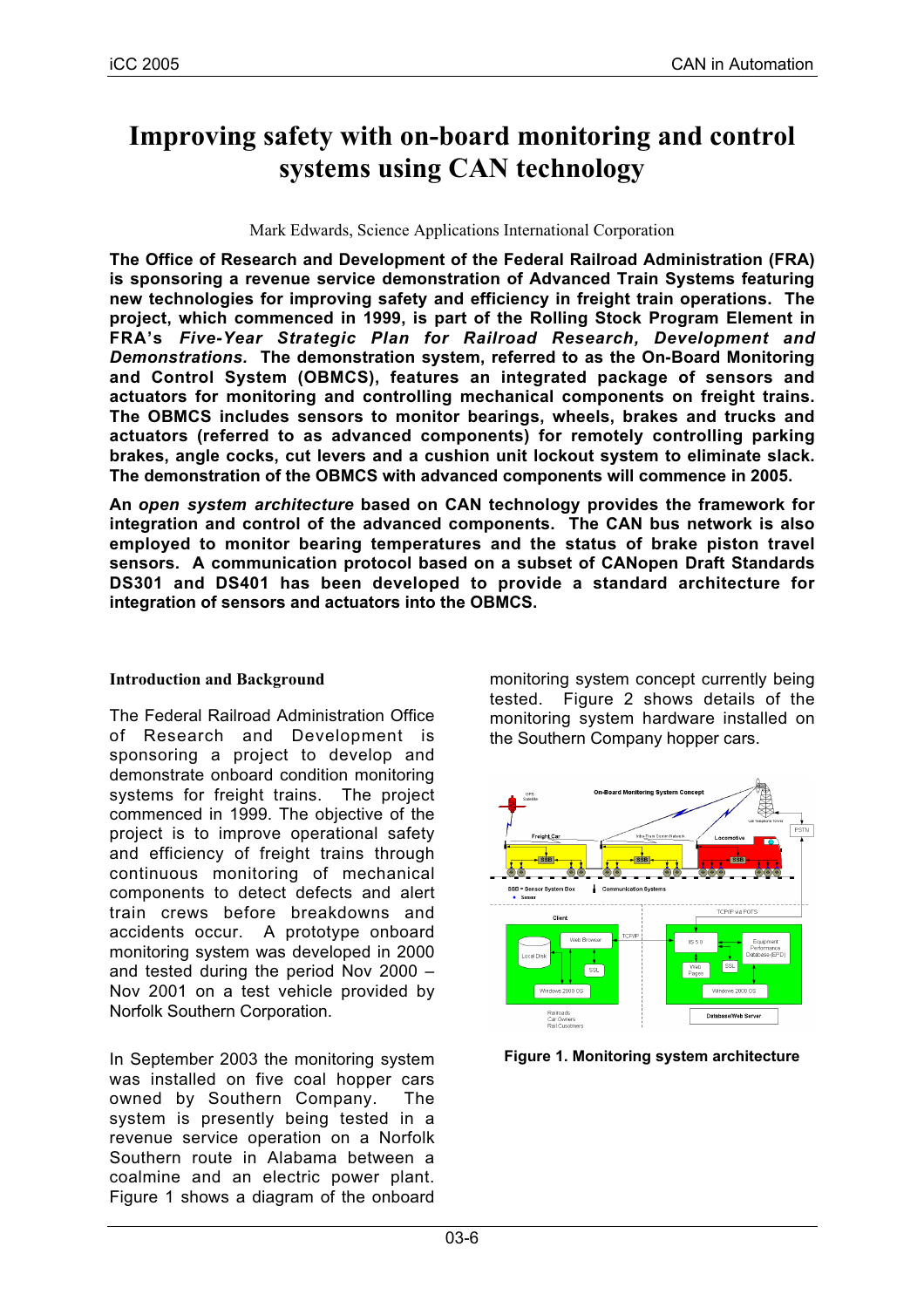

**Figure 2. Monitoring system components**

The capabilities of the onboard monitoring system are currently being expanded to enable remote control of coupling and uncoupling operations and other functions. Automation of these operations offers an opportunity to save time and reduce injuries to the brakeman charged with these tasks, since they can be performed inside the locomotive from a console. CAN technology is being used to seamlessly integrate the Advanced Components with the onboard monitoring system. The augmented system is referred to as the On-Board Monitoring and Control System (OBMCS). Figure 3 shows a diagram of the OBMCS.



**Figure 3. New OBMCS architecture using CAN technology**

## **Rationale for Onboard Monitoring Systems**

Development of onboard monitoring and control systems is motivated by the desire to improve freight train safety and efficiency. For example, the current approach for hot bearing detection (HBD) is to use a wayside detector mounted in the rail bed. These units cost approximately \$50,000 USD each. They are typically spaced at 20-mile intervals. The HBD counts the number of axles observed starting at the locomotive. When a hot bearing is detected, the locomotive operator stops the train, counts the axles and performs a physical inspection. This activity takes up to 45 minutes. The false alarm rate for HBD systems can be as high as 80%. A bearing can appear normal to the detector and burn off 3 minutes later…well before the train reaches the next detector.

The On-Board Monitoring and Control System (OBMCS) solves this problem by inserting thermal sensors in each inner and outer bearing adapter. In the present system shown in Figure 2 sixteen sensor cables are wired to a PC104 Analog to Digital Converter. Measurements are taken on a regular interval and logged. Exceptions are reported via an 802.11b wireless link to the locomotive operator. The exact car ID, axle number, and bearing location are precisely identified. There is no lapse of monitoring between fixed detector installations associated with wayside HBD systems

## **Transition to CAN Technology**

Bearing temperature is one of many items monitored by the OBMCS. The system currently deployed in revenue service in Alabama uses direct analog signal cables from each sensor to an op-amp buffer board that connects to a Diamond Systems DMM32 PC104 analog to digital I/O board. It is a simple approach that was easy to prototype. However, it was fairly costly. The low loss analog cables were expensive and long runs opened the door for signal degradation. The DMM32 board was selected for its ability to provide high frequency sampling of the vibration signature on each bearing adapter. Using 16 channels to perform a one-shot A to D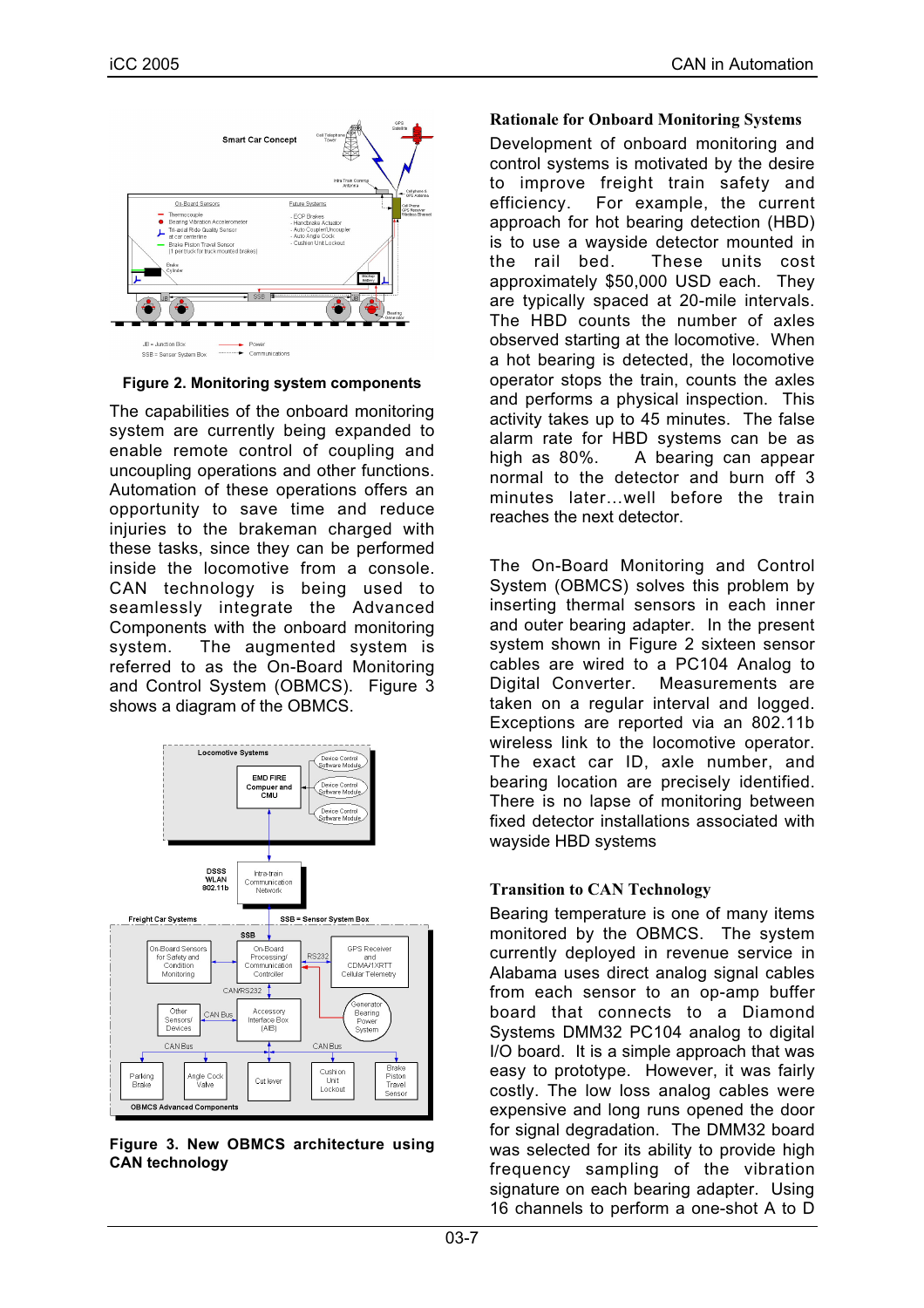for temperature measurement is a poor use of such an expensive device. In an effort to reduce cost and increase system monitoring system performance and reliability the OBMCS project is transitioning several existing sensor systems from dedicated wiring to use of CAN controllers. CAN solves cabling problems and is easily implemented on low cost micro-controllers. The Microchip PIC18F6585 has been selected as our platform for a custom CAN controller. The bearing temperature measurements and brake piston position sensors will be monitored via CAN instead of direct wiring to an embedded PC104 data acquisition system.

Concurrent with the development of onboard monitoring systems, FRA sponsored development of several advanced freight car components under Small Business Innovation Research (SBIR) projects. These devices have reached the stage of development where they are ready to be integrated with the onboard monitoring system and showcased in a revenue service demonstration. The advanced components being integrated with the OBMCS include a tri-couplers (for coupling cars, pneumatic air line and Electronically Controlled Pneumatic brake power bus), remote controlled angle-cock valves, cutlevers, parking brakes and a cushion unit lockout device to remove slack between cars. Integration of these devices provides further rationale for utilizing CAN technology in the project. The requirements for integrating these devices into the OBMCS have been derived and a CAN network architecture to support this effort has been developed. CAN controllers to integrate these devices with the OBMCS are being developed. To facilitate this integration, a standard interface for connecting the advanced components to the CAN bus and providing power to operate them has been developed and is currently being tested.

The custom CAN controllers will employ firmware patterned after the CANopen standards. The CAN identifier allocation strategy is based on DS401. The first pass of this firmware is intended to demonstrate "proof of principle". Assuming the implementation functions as desired, there will be a subsequent effort to make the firmware fully conformant with standardized CANopen protocol tests.

The Electronically Controller Pneumatic (ECP) brake systems impose another task on the brakeman. The brakeman ordinarily handles the coupler, connects the air brake hoses, opens the angle-cock valves and releases the handbrake. ECP requires coupling the ECP power/control bus as well. The Sharma tri-coupler automates the ECP bus/coupler/air brake pipe connection tasks. The auto-angle cock automates the task of opening the air brake pipe connection to the next car. The automatic handbrake allows releasing the parking brake without need of climbing aboard the car to perform this operation. The coupling tasks can be fully automated using CAN controllers to operate the angle-cock and handbrakes.

The uncoupling task is equally important. In the new OBMCS architecture, the CAN controllers will set the handbrakes, close the angle-cock valves and release the coupler. All of these operations are commanded from the locomotive over the 802.11b wireless link to the OBMCS. The OBMCS provides the authorization, authentication and translation of commands before passing them to the CAN bus. CAN sensor traffic is aggregated at the OBMCS and selected items are passed back to the locomotive operator.

# **The Locomotive Operator's View**

The locomotive operator will see an integrated graphical user interface provided by the General Motors Electromotive FIRE computer display. Setting the parking brakes on a given car will be initiated by clicking on a graphic element. Under the covers, a message is encoded in EMD proprietary NetCore communication protocol and conveyed over an 802.11b wireless network to the OBMCS on a specific freight car. The 802.11b interface on the car receives the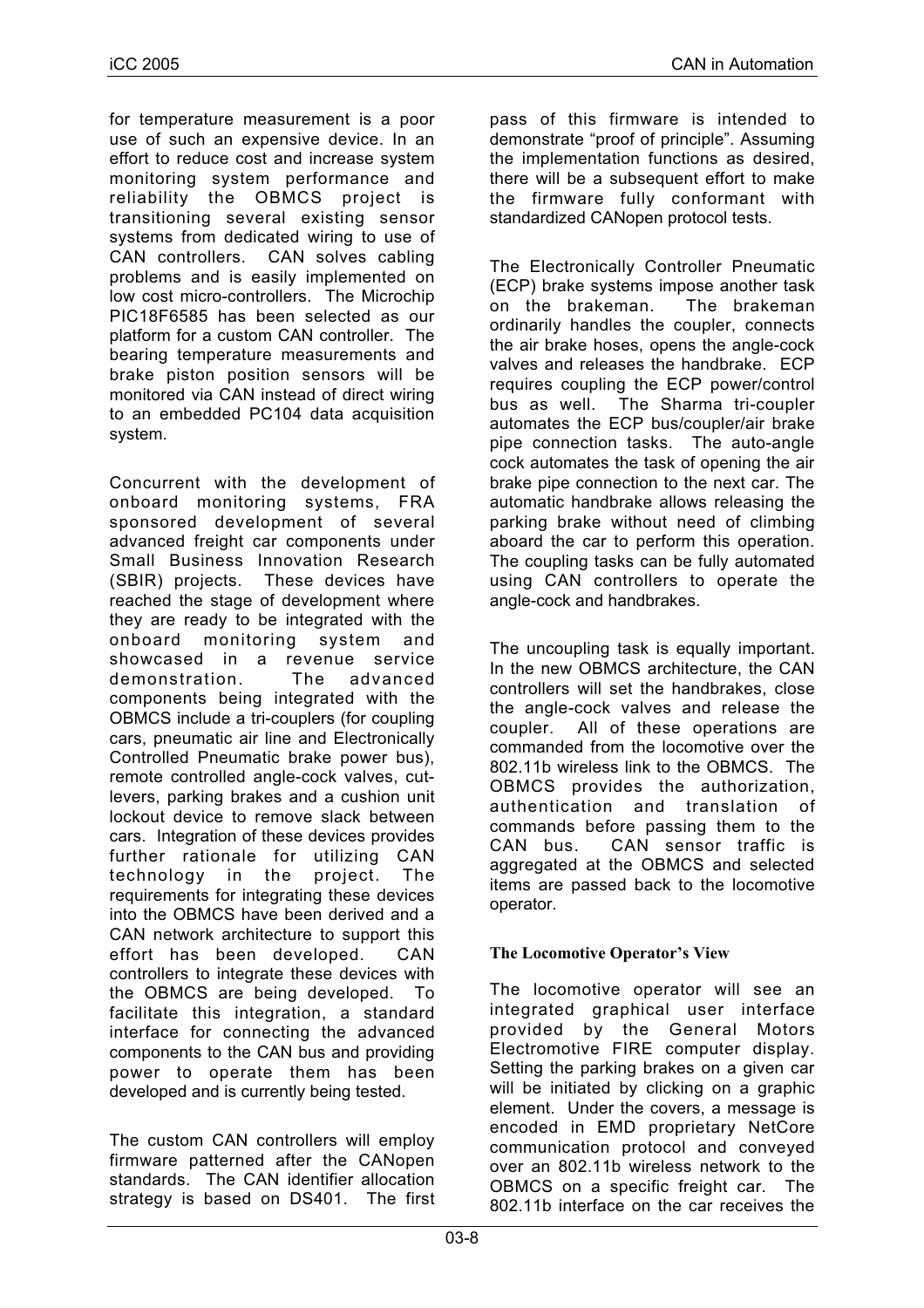packet and passes it to the PC104 computer. The command is decoded, authenticated, authorized and passed to the CAN gateway process. Attached to the serial port of the PC104 computer is a Lawicel CANdip outfitted with the CAN232 firmware. This interface passes the command to the CAN bus where it is received and processed by the handbrake CAN controller. A status message traces the reverse path to indicate successful completion.

The effort to integrate these systems into a cohesive whole is fairly well understood. Getting the set of processes to work in a lab environment is not expected to be difficult. Making the system work in the context of a revenue service train adds a new set of challenges.

## **CAN On A Freight Car Is A Challenging Task**

In the laboratory a prototype CAN system has access to continuous power. One can easily ensure that all message processing takes place as expected. The situation changes drastically in the field.

A Timken generator bearing and a deep cycle 12-volt marine battery power the OBMCS. The embedded PC104 computer systems draw significant power, so they must remain off until they are needed to perform a task. A CAN controller in the "smart" battery box monitors the tachometer signals from the Timken bearing generator. The tachometer signal is a 50% duty cycle square wave at 12 pulses per axle rotation. At 18 pulses per second, the generator is producing enough power to charge the battery and operate the OBMCS. At 50 miles per hour, the Timken generator bearing produces about 24 watts of power. The pulse per second rate from the tachometer in the generator bearing is transmitted in a CAN message for use by speed sensitive elements of the system.

If the cars are idle, the computer systems will be powered down. The locomotive requires the computers to be powered up

to initiate remote control operations. Currently we plan to monitor the ECP power bus to see if a locomotive has coupled. If the ECP bus is powered, the PIC controller in the "smart" battery box will initiate a power on condition to create a working system that responds to remote commands over the 802.11b wireless LAN.

The condition of the power system is transmitted over the CAN bus by the "smart" battery box CAN controller. The OBMCS must aggressively manage power consumption. If the battery voltage drops below 10.7 volts, the battery charger/regulator ceases to function. There is little "headroom" between a fully charged battery and a battery discharged to the point that it cannot recharge. Any power drain that is not necessary must be turned off to preserve the available power.

The reason for creating custom CAN controllers for this project centers around the need for aggressive power management. Reducing clock speed and dynamically controlling the MCP2551 CAN transceiver can yield a significant reduction in the OBMCS power requirement. To demonstrate this concept, a Microchip CAN/LIN3 development board was stripped to a single PIC18F6680, 25 MHz crystal, CAN transceiver and power supply. The "stock" configuration draws about 56 mA when powered from a 13.8 volt DC supply. Changing the crystal oscillator to 4 MHz and applying dynamic control of the Rs (slew rate) lead of the MCP2551 reduces the current requirement to 14.6 mA.

To further reduce power consumption the MCP2551 CAN transceivers on the two CAN controllers monitoring 16 channels of bearing temperature will be kept in standby mode 99.8% of the time. On 15 second intervals, the temperature sensors will be sampled, the CAN transceiver will be enabled and 4 CAN messages will be transmitted over the CAN bus to the embedded PC104.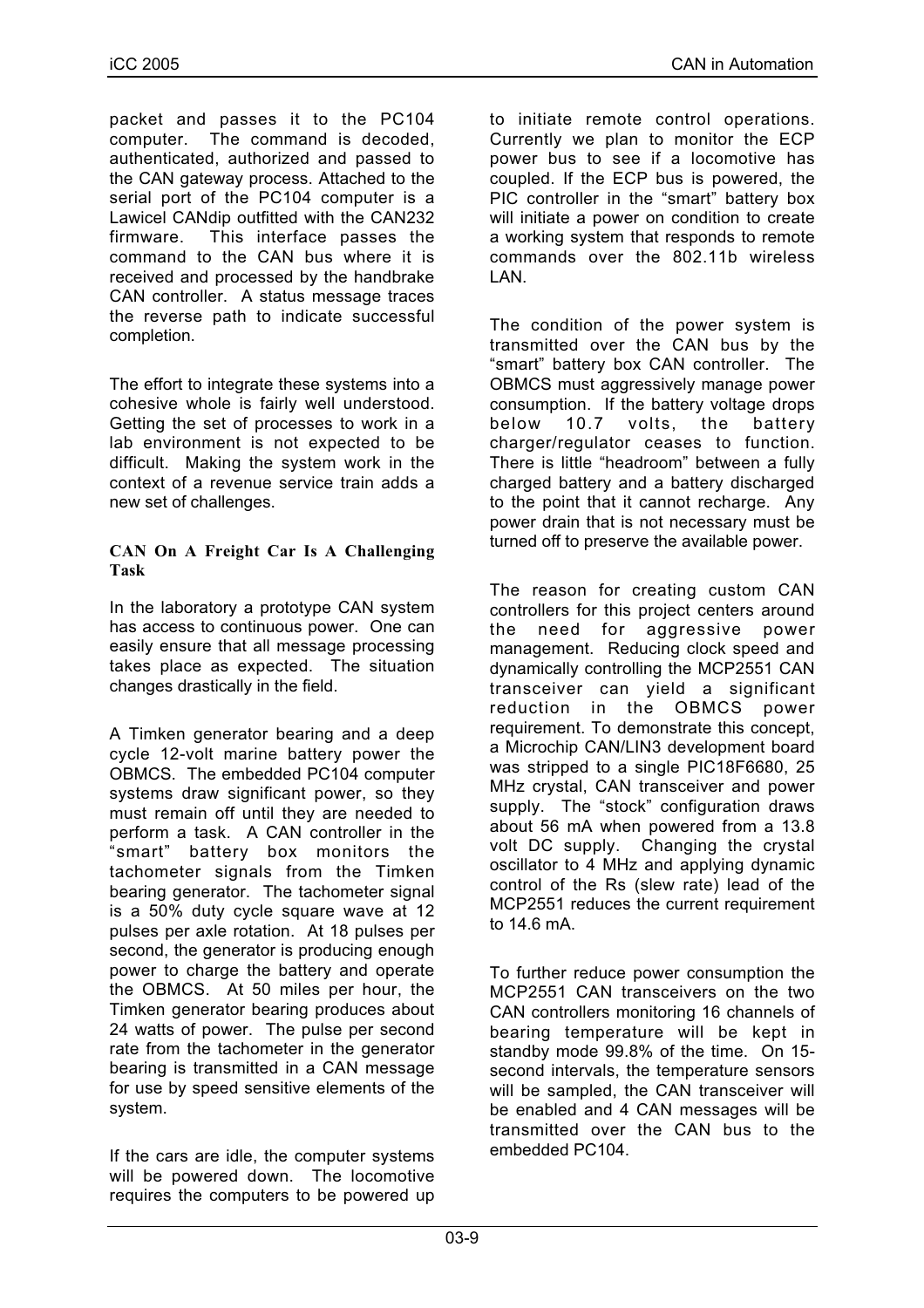The CAN controllers monitoring the brake piston position (Hall effect) sensors will provide updates on 15-second intervals in like fashion to the temperature controllers. However, they will also transmit a CAN message upon a change of state input from either of the two Hall effect sensors.

## **Action at a Distance**

Improving the sensor system with CAN controllers represents an incremental improvement in the existing OBMCS system. The sensors represented a very safe "read only" operation. Operating angle cock valves, cut levers and handbrakes raises a new set of issues. This new set of CAN controllers can change the state of parking brakes, angle cock valves and couplers. The new capability also brings new responsibility. The wireless command links must include authentication to avoid "hacking" by a malicious party. The mechanical devices must include "fail safe" designs that work even if the CAN network fails.

Each of the Sharma & Associates advanced components (tri-coupler, auto angle cock and cut lever) retains normal functionality if the CAN controller ceases to function. The cut lever controller monitors the wheel speed messages from the smart battery box/tachometer controller. The wheel speed must be zero to accept a remote uncoupling request. The auto angle cock valve employs cams and micro-switches to monitor the state of the ball valve. The actuator motor safely completes a cycle independent of the CAN controller. Automation of these operations via the CAN bus is being performed with a full "safety net" in the underlying electromechanical design.

The UTD handbrake actuator employs an electro-pneumatic actuator. The CAN controller initiates operation of an air valve to set or release the handbrakes. The "safe" fallback condition for this subsystem is "brakes set". Releasing the brakes requires brake pipe pressure. This subsystem will be permitted to operate on a moving railcar. The automatic handbrakes can be employed as an

"emergency brake". The handbrake is normally used to immobilize a car that is placed in an idle condition on an inactive section of track.

## **Future Migration of Current Sensors to CAN**

The OBMCS includes some accelerometer systems to monitor ride quality (tri-axial accelerometers at each end of the car) and detect bearing defects. The lateral motion of a truck to stay within the rails is known as "hunting". This motion has a frequency under 10 Hz. In the monitoring system currently being tested in Alabama this signal is cabled to the PC104 A to D converter for sampling and analysis. The low frequency of this motion can easily be monitored and analyzed by a PIC running CAN software. Moving this monitoring function to a CAN controller makes it a truly continuous process that leverages the distributed nature of the CAN network.

Another accelerometer candidate for transition to the CAN architecture is the vertical bearing channel. Continuous monitoring of this channel will enable detection of a wheel derailments and event reporting over the CAN bus. Swift detection and reporting can avert a major accident.

# **Summary**

Moving to CAN based architecture offers an opportunity to reduce cost and improve the performance and reliability of the OBMCS. The distributed processing model of CAN allows truly continuous monitoring of bearing temperatures and truck ride quality instead of multiplexing these varied tasks on a single PC104 A to D converter. Active control of brakes, cut levers and angle cock valves can improve the safety and working conditions for the railroad brakeman. Detecting pending catastrophic failures of bearings or wheel derailments will improve safety for both the operating crews and the public areas exposed to freight train operations.